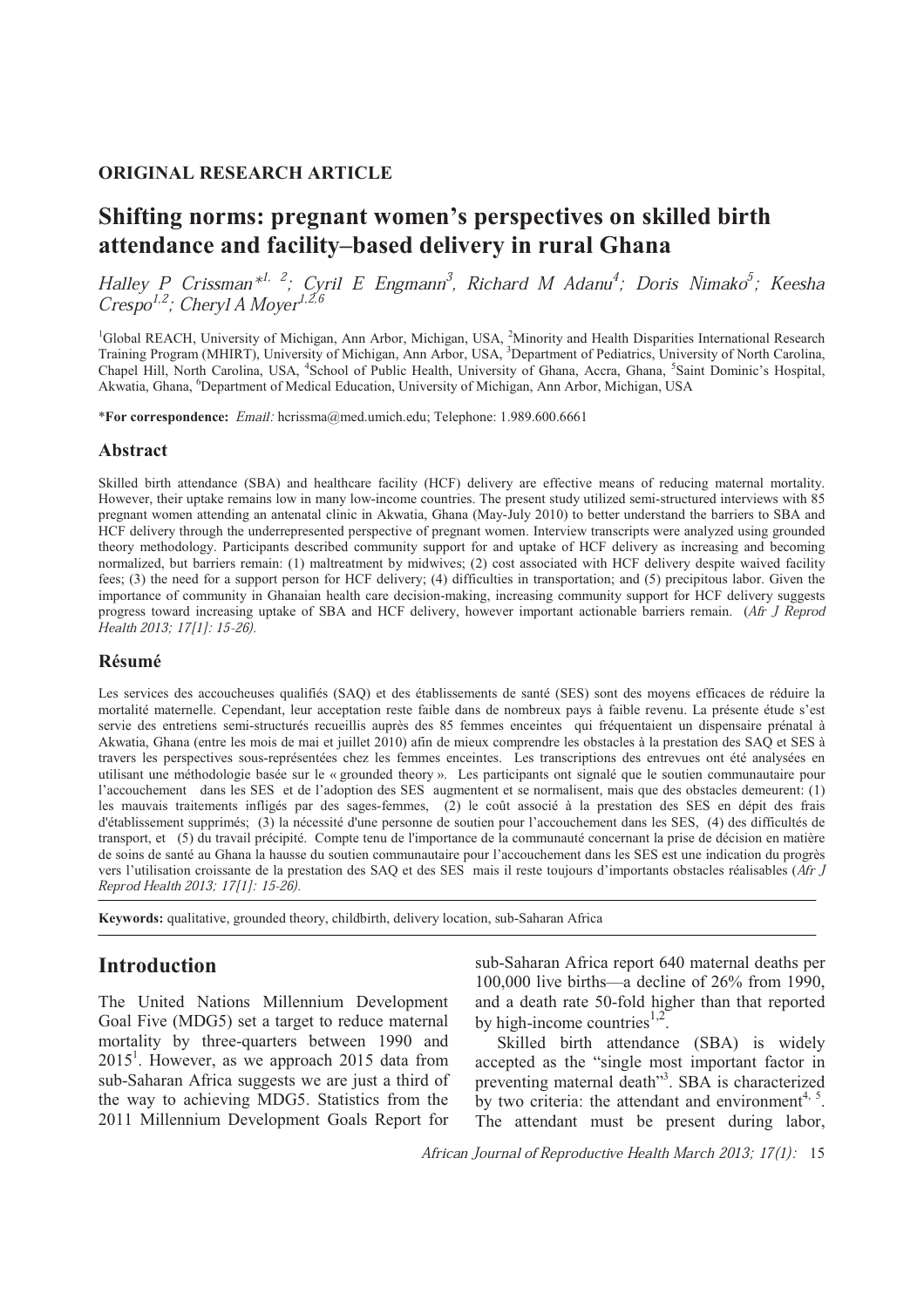delivery and postpartum, and be trained to manage normal deliveries and refer complications. Additionally, the environment must be "enabling," such that the laboring woman has the support necessary to access a sufficiently equipped health care facility (HCF) as needed<sup>4,  $6\overline{)}$ </sup>. In low-income countries, the scarcity of resources often means HCF delivery is a necessary condition for  $SBA^{7, 8}$ . Though many high-income countries have achieved rates of SBA well above 90%, in lowincome countries median skilled birth attendance is 50%, contributing to the 52 million births that occur each year without a  $SBA^{9, 10}$ .

Numerous barriers to SBA at deliveries have been reported. Chief among these are the shortage of SBA personnel and the inaccessibility of emergency obstetric care in rural areas<sup>11</sup>. Numerous studies have explored "determinants" of childbirth location quantitatively by retrospectively analyzing the association of demographic factors with the location of a woman's last birth. In sub-Saharan Africa, home birth has been associated with the following: increasing parity, lack of formal education, poor accessibility of facilities, rural residence, low socioeconomic status, traditional religions, and lack of female autonomy<sup>7,12,13,14,15,16,17,18,19,20</sup>. In turn, delivering with SBA has been associated with being advised during antenatal care (ANC) clinics to deliver at a facility, increasing number of ANC visits, knowledge of pregnancy risk factors, discussing the place of delivery with one's male partner, positive perceptions of the quality of care at facilities, use of modern family planning, and complications during a previous pregnancy<sup>7, 21</sup> .

These data suggest potential causal pathways influencing delivery location, but fail to account for local perspectives. Understanding users' and providers' perspectives—and the nuances often missed in standardized questionnaires—is paramount in developing programs and policies that are both effective and appropriately designed for the target communities. Qualitative work from sub-Saharan Africa suggests that cultural beliefs about pregnancy, childbirth and women's status, spiritual beliefs, economic constraints, the physical accessibility of HCF, familial involvement in decision making, the relative weight of women's social obligations, and the quality, social acceptability and perceived efficacy of care contribute to the determination of delivery location<sup>22,23,24,25,26,27,28,29,30,31,32</sup>. In addition, qualitative literature has suggested that—contrary to findings in much of the quantitative literature attending ANC does not necessarily translate to increased HCF delivery. Instead, being told one's pregnancy is 'normal' during ANC may lead women to believe they will be able to deliver at home without incident<sup>22, 27,33</sup>.

## **Ghanaian Context**

Ghana, in sub-Saharan Africa, has one of the most advanced health systems in Africa and a history of strong support for maternal health initiatives<sup>35</sup>. In the 1990s, fee exemptions for ANC were enacted $34$ . Since 2008, pregnant women have been exempted from paying national health insurance enrollment premiums and are not charged facility fees for maternity care from the first ANC visit through three months postpartum<sup>35</sup>. Despite this, maternal mortality in Ghana exceeds 451 deaths per 100,000 live births<sup>1</sup>. Data from 2003 found that just 43.5% of women delivered in a HCF and less than half of all births were attended by a SBA<sup>36</sup>. The most recent estimates from 2008 suggest that although 95% of women in Ghana now receive ANC from a skilled provider, nonfacility deliveries continue to occur at high rates; 41% of deliveries in Ghana occur without SBA and 43% of births occur outside a  $HCF^{37}$ . 30.3% of Ghanaian births are reported to be attended by traditional birth attendants (TBAs), accounting for a large majority of non-HCF delivery<sup>37</sup>. Ghanaian TBAs have traditionally been well-respected older women in the community who are embraced for their years of experience, wisdom, service to the community and empathy for laboring women<sup>22</sup>. Previous work in Ghana has suggested that women achieve higher social position following delivery, particularly if they are stoic and received little skilled assistance<sup>22, 29</sup>.

In Ghana, the perspectives of mothers postdelivery, fathers, community leaders, health care providers and TBAs in relation to childbirth location have been explored (see Table 1).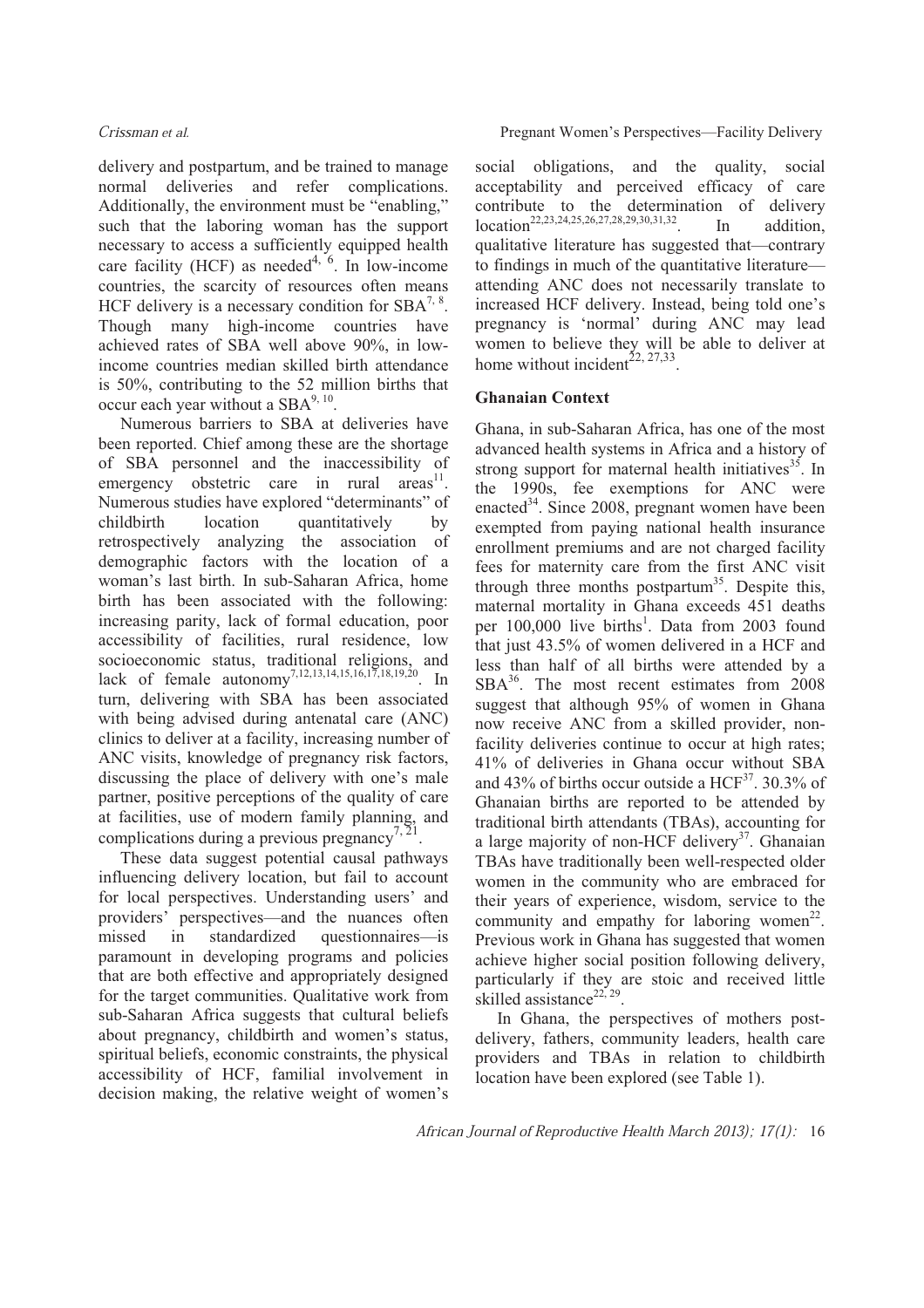**Table 1:** Qualitative studies regarding childbirth location determinants in Ghana

| Author(s),                                                                                                                             | <b>Methodology</b>                                                                                                                                                         | <b>Findings Related to Delivery Location Determinants</b>                                                                                                                                                                                                                                                                                                                                                                                                                                                                                                                                                                                                                                                                                                                                                                                                                                                                                                                                                                                                                                                                                                   |
|----------------------------------------------------------------------------------------------------------------------------------------|----------------------------------------------------------------------------------------------------------------------------------------------------------------------------|-------------------------------------------------------------------------------------------------------------------------------------------------------------------------------------------------------------------------------------------------------------------------------------------------------------------------------------------------------------------------------------------------------------------------------------------------------------------------------------------------------------------------------------------------------------------------------------------------------------------------------------------------------------------------------------------------------------------------------------------------------------------------------------------------------------------------------------------------------------------------------------------------------------------------------------------------------------------------------------------------------------------------------------------------------------------------------------------------------------------------------------------------------------|
| Location                                                                                                                               |                                                                                                                                                                            |                                                                                                                                                                                                                                                                                                                                                                                                                                                                                                                                                                                                                                                                                                                                                                                                                                                                                                                                                                                                                                                                                                                                                             |
| The Prevention<br>of Maternal<br>Mortality<br>Network, 1992<br>Multi-country:<br>Ghana (Accra,<br>Kumasi),<br>Nigeria, Sierra<br>Leone | 184 FGD with<br>providers and<br>community<br>members.                                                                                                                     | Barriers impeding the utilization of HCF for complications: (1) Cultural and<br>social factors: vary by country, pregnancy is natural, varying recognition of signs<br>of complications, reaction to complication are tied to perceived cause, women's<br>status, fear HCF will impede on societal expectations for women in labor,<br>traditional treatment delays utilization of HCF (2) Accessibility factors: physical<br>distance, transportation, road infrastructure, direct and indirect cost, social<br>distance between client and HCF (3) Health-service factors: lack of<br>supplies/equipment/medicine/staff, poor treatment by staff, bribery, insufficient<br>communication with community.                                                                                                                                                                                                                                                                                                                                                                                                                                                  |
| Mills $&$<br>Bertrand, 2005<br>Kassena-<br>Nankana<br>District, Ghana                                                                  | 18 FGD with<br>women who<br>delivered in the last<br>five years, TBAs,<br>and community<br>leaders.                                                                        | Participants were knowledgeable about signs of pregnancy complications and<br>preferred HCF delivery if complications were detected. (1) Traditional Beliefs<br>and Practices: many "traditional practices" associated with labor and deliveries<br>were described as no longer in use. HCF is ultimate source of obstetric care. (2)<br>Decision making: delivery location was decided after the onset of labor unless<br>identified as a high risk pregnancy. Husband often makes delivery location<br>decision—compound head has final say, some women decide on their own,<br>sometimes a "soothsayer" is consulted. Cost associated with HCF delivery is a<br>deterrent. (3) ANC: is only provided by HCFs, necessary for safe delivery, and is<br>used to determine if pregnancy is normal. (4) Birth preparedness: preparation is<br>essential—gather items and set aside money. (4) Professional obstetric care:<br>women deterred by bad attitudes of midwives and felt embarrassed of their<br>poverty. Cost of transport and items for delivery was prohibitive. Those with<br>previous complications and prima graves should have HCF delivery. |
| D'Ambruoso,<br>Abbey, Hussein,<br>2005<br>Accra suburbs,<br>Ghana                                                                      | 2 FGD & 21 SSI<br>with women who<br>had delivered with<br>a health care<br>professional in a<br>HCF in the last 5<br>years.                                                | Factors affecting choice of delivery location: staff attitudes, perceived ability to<br>achieve successful outcome for mom and baby, cost, access, recommendations<br>by peers, previous experiences, general environment of HCF, administrative<br>arrangements, knowing a person who works at the HCF, proximity of HCF to<br>family, and privacy.                                                                                                                                                                                                                                                                                                                                                                                                                                                                                                                                                                                                                                                                                                                                                                                                        |
| Jansen, 2006<br>Kwame Danso,<br>Ghana                                                                                                  | Ethnographic<br>interviews and<br>participant<br>observation of 5<br>non-medical<br>trained TBAs.                                                                          | Beliefs related to childbirth: (1) Childbirth is natural: "smaller" complications<br>can be treated at home, whereas "deadly" complications should be treated at the<br>HCF. Complications often explained as socially caused. (2) The economy: macro<br>level poverty and poor transportation deter HCF care. Inability to afford ANC<br>and HCF delivery-choosing just one results in criticism/abuse by HCF staff, but<br>will go to HCF despite fears if perceived need. (3) Spirituality: curses can cause<br>delivery problems. The placenta is sacred. (4) Social roles: the childbirth process<br>involves the family and community; women gain status through delivery, women<br>who disregard delivery advice face social stigma. There is a reverence for elders'<br>advice. TBAs have high social status.                                                                                                                                                                                                                                                                                                                                       |
| Bazzano et al.,<br>2008<br>Kintampo<br>District, Ghana                                                                                 | In-depth interviews<br>with 14 elderly<br>women, SSI with<br>45 mothers, 28<br>case histories of<br>recent births, 13<br>mixed-sex FGD,<br>and participant<br>observation. | Pregnancy is kept secret for as long as possible; perceived as a dangerous and<br>vulnerable time. Confusion regarding HCF costs and the expense of mandatory<br>delivery supplies are a deterrent. Few women intended to deliver at HCF and<br>majority delivered at home. Delivering alone increases social status. Dishonesty<br>of women regarding father of the child cause delivery complications. Overall<br>expression of fear of medical interventions. Felt need to manage early labor<br>alone—women punished for arriving at HCF too early. Elderly women, TBAs,<br>and husbands make care decisions. Poor treatment at HCF by staff.                                                                                                                                                                                                                                                                                                                                                                                                                                                                                                           |

FGD: focus group discussions, SSI: semi-structured interviews, HCF: health care facility, TBA: traditional birth attendant, ANC: antenatal care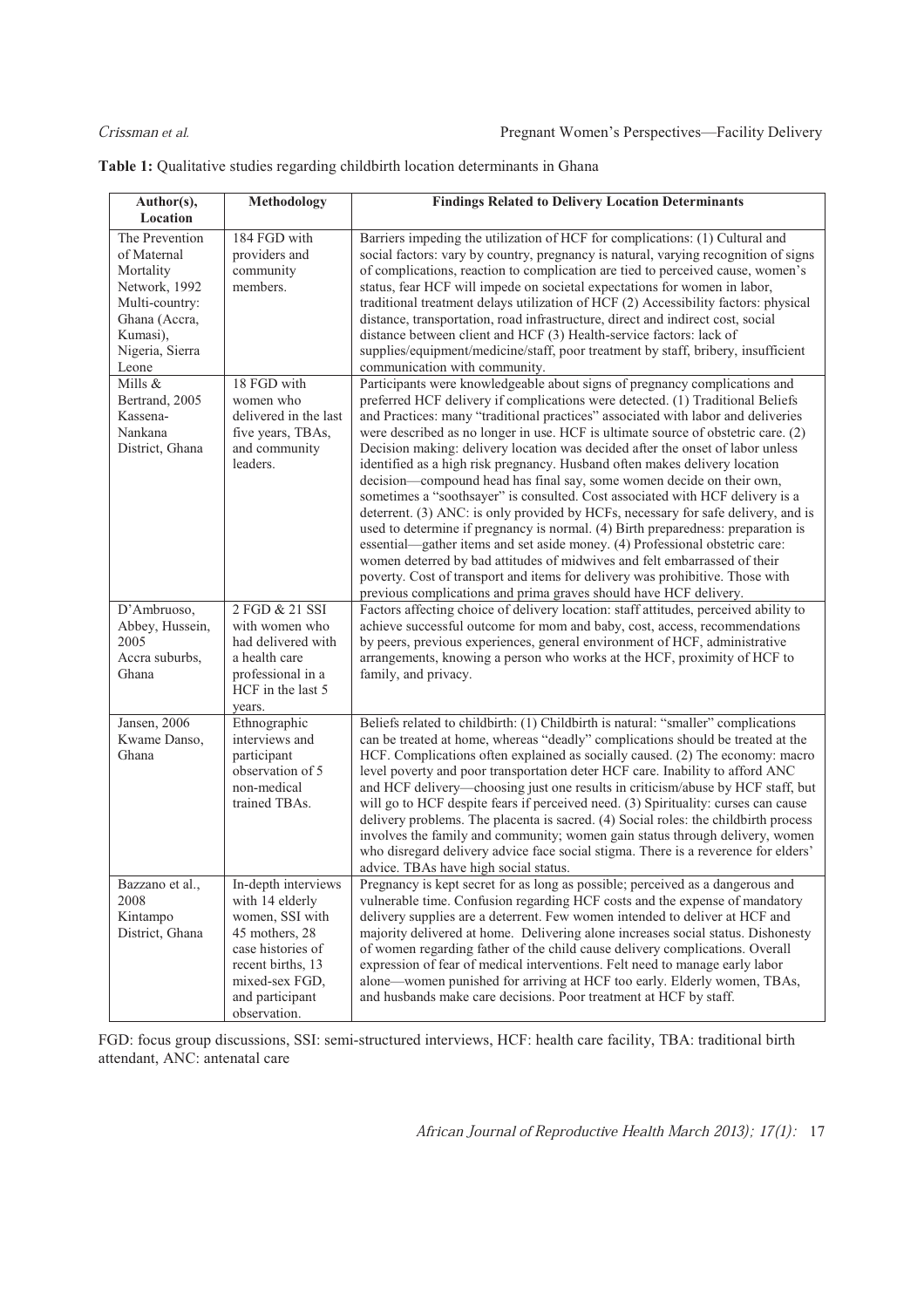However, there has been a notable lack of attention paid to the perspective of pregnant women—the very people whose lives are at the center of international efforts to increase SBA. Given the high maternal mortality rate, the large discrepancy between the nearly universal use of ANC by pregnant women and the drastically lower rate of HCF delivery, this study explores the beliefs and experiences of pregnant women seeking ANC, in an attempt to better understand how efforts to increase SBA and HCF delivery can be improved.

# **Methods**

All study protocols and instruments were reviewed and approved by the institutional review boards of the Universities of Michigan and Ghana. The consolidated criteria for reporting qualitative research (COREQ) were adopted to guide this study $38$ .

Grounded theory, which is a qualitative approach for collecting and analyzing data without imposing previously constructed theoretical frameworks, was used to guide both the study design and analysis $3^{9}$ ,  $40$ . A grounded theory approach was used to capture participants' rich lived experiences and perspectives, without presuming their input would accord with existing, often westernized theories. By providing women with a forum to share their experiences and perspectives we gain an understanding of the raw lived experience of pregnant women. Moreover, this inductive approach, and emphasis on realworld experiences gives pregnant women a voice in driving future interventions and policies.

## **Study Setting**

Data were collected from May through July of 2010 at the St. Dominic's Hospital Antenatal Clinic in Akwatia, Ghana. Akwatia is a rural town of nearly 20,000 people in the Eastern Region of the country, approximately 70 miles northwest of the capital city of Accra. Akwatia is best known as the diamond extraction center of Ghana. St. Dominic's Hospital is a Catholic mission hospital run by the German Dominican Sisters. The

hospital is a 356-bed facility accredited for the training of Ghanaian residents in obstetrics and gynecology. In 2009, St. Dominic's reported 10,456 ANC visits, 2,904 deliveries and a maternal mortality rate of 253 per 100,000 live births (Unpublished data: St. Dominic's Year End Report, 2010). St. Dominic's is a major regional hospital accessed by residents of Akwatia as well as surrounding communities; in the present sample participants' self-reported travel time to St. Dominic's ranged from 4-180 minutes (mean: 46 minutes).

The St. Dominic's Hospital ANC clinic typically runs between 7 AM to 2 PM. There is no appointment system. Women who present for ANC typically spend most of the clinic's open hours in various clinic-related activities. For all attendees the day starts off with a group prayer, then a lecture on a pregnancy-related topic, a review of the items women are expected to bring with them for delivery in a HCF, and individual assessments including: abdomen palpation, measurement and auscultation. Women also have their temperature, blood pressure, weight, conjunctiva, hemoglobin, and urine checked.

# **Data Collection**

Participants were a convenience sample of pregnant women presenting at St. Dominic's Hospital for ANC. Enrollment criteria included women who: (a) were at least 18 years of age; (b) were listed as 27 or more weeks pregnant on their antenatal card; and (c) did not need emergent medical attention. ANC staff explained to ANC attendees that researchers were present who were interested in learning about pregnancy women's thoughts on pregnancy. A local female midwifenurse-translator (DN) subsequently invited ANC attendees to participate in the study following their ANC exam. Sampling continued until interviews failed to reveal new information<sup>36</sup>.

African Journal of Reproductive Health March 2013); 17(1): <sup>18</sup> Interviews were conducted face-to-face in a private room adjacent to the ANC clinic. Potential participants were presented with a written consent form in Twi (a local Ghanaian language) or English. The local midwife-nurse-translator (DN) explained the consent form, and gave participants a summary sheet with researchers' contact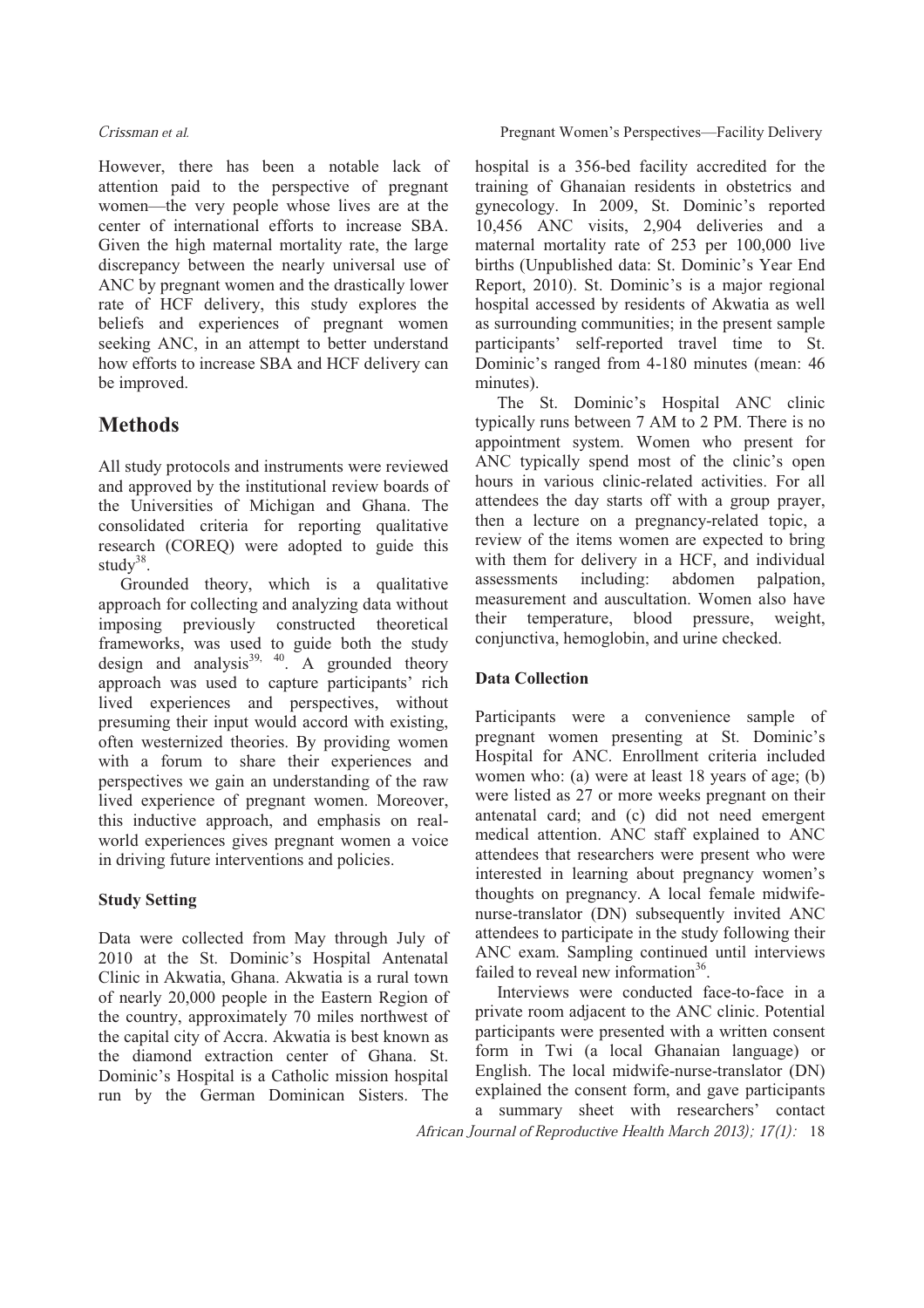information. Signed consent forms were collected. Interviews were conducted in three languages: English, Twi and Ga, according to the interviewee's preference. Interviews in English were conducted by an English-speaking Caucasian-American female graduate student (HC), with an African-American female university student (KC) taking notes and the local female nurse-midwife-translator (DN) present. All three were trained in qualitative interviewing techniques. Some participants recognized DN as a midwife in the St. Dominic's labor ward; all participants were informed that DN was a midwife and that HC and KC were students from the United States working with the University of Ghana. DN translated questions verbatim from HC into Twi and Ga. Responses were immediately translated back into English verbally by DN.

When consent was sought, one refusal was recorded (time constraints cited) and two potential participants were excluded based on age (less than 18 years old). Of the 85 interviews, 83 were audio-recorded (one participant did not consent to audio-recording and one recording was lost due to equipment failure).

Interviews were conducted using a semistructured interview guide with open-ended questions about participants' experiences with ANC, previous deliveries, their current pregnancy, and their pending delivery. The tenants of grounded theory were used to guide the construction of the semi-structured interview. As such, participants were asked about their thoughts on pregnancy care, SBA and delivery location, but were not prompted regarding any preconceived potential barriers or motivating factors influencing delivery location (for a sample of the interview guide questions see Table 2). HC, KC and CM developed the interview guide, which was refined by RA and DN, and pilot tested with three women seeking ANC at St. Dominic's. Basic demographic information was also collected.

Interviews averaged 19 minutes in length (range: 9-35 minutes). English translations were transcribed verbatim from the audio-recordings (HC, KC). The resulting transcripts were used for the present analysis.

Crissman et al. Pregnant Women's Perspectives—Facility Delivery

**Table 2:** Sample interview guide questions

ª(if multigravida) Where have you delivered in the past? Tell me about your experience laboring and delivering there." ªIdeally where would you like to deliver your current pregnancy? Why would you like to deliver there? What worries you about delivering there? What do you think delivering there will be like? Are there any circumstances that would make you want to deliver elsewhere?" ªMany Ghanaian women do not deliver in health care facilities. Why do you think that is?"

### **Data Analysis**

Data were imported into NVivo 9 software (QSR International; Melbourne, Australia). Transcripts were initially read through and open coded (HC) as described by Charmaz (2000). The text was read again and categorized into focused, conceptual nodes based on the emergent categories identified through open coding. Memoing was used to record the thoughts and ideas of the research team throughout the coding process. Theoretical nodes were systematically compared, contrasted and iteratively refined (HC, CM, CE). Core concepts and linkages were explored and discussed by the team. The goal of the analysis was to identify core themes through the qualitative analytic technique of coding transcripts. Themes were contextualized with regard to their relation and implications to the central phenomenon of pregnancy care. Consensus was reached through team meetings (HC, CM). Disagreements were resolved by returning to the data for further examination and clarification.

# **Results**

Interviews were conducted with 85 women ranging in age from 18 to 41 years. We have reported other demographic details elsewhere<sup>41</sup>. In summary, over two thirds of women had one or more previous children and the average gestational age at the time of interview was 33 weeks. Approximately 61% of participants reported at least one previous HCF delivery and 11% reported at least one previous home delivery.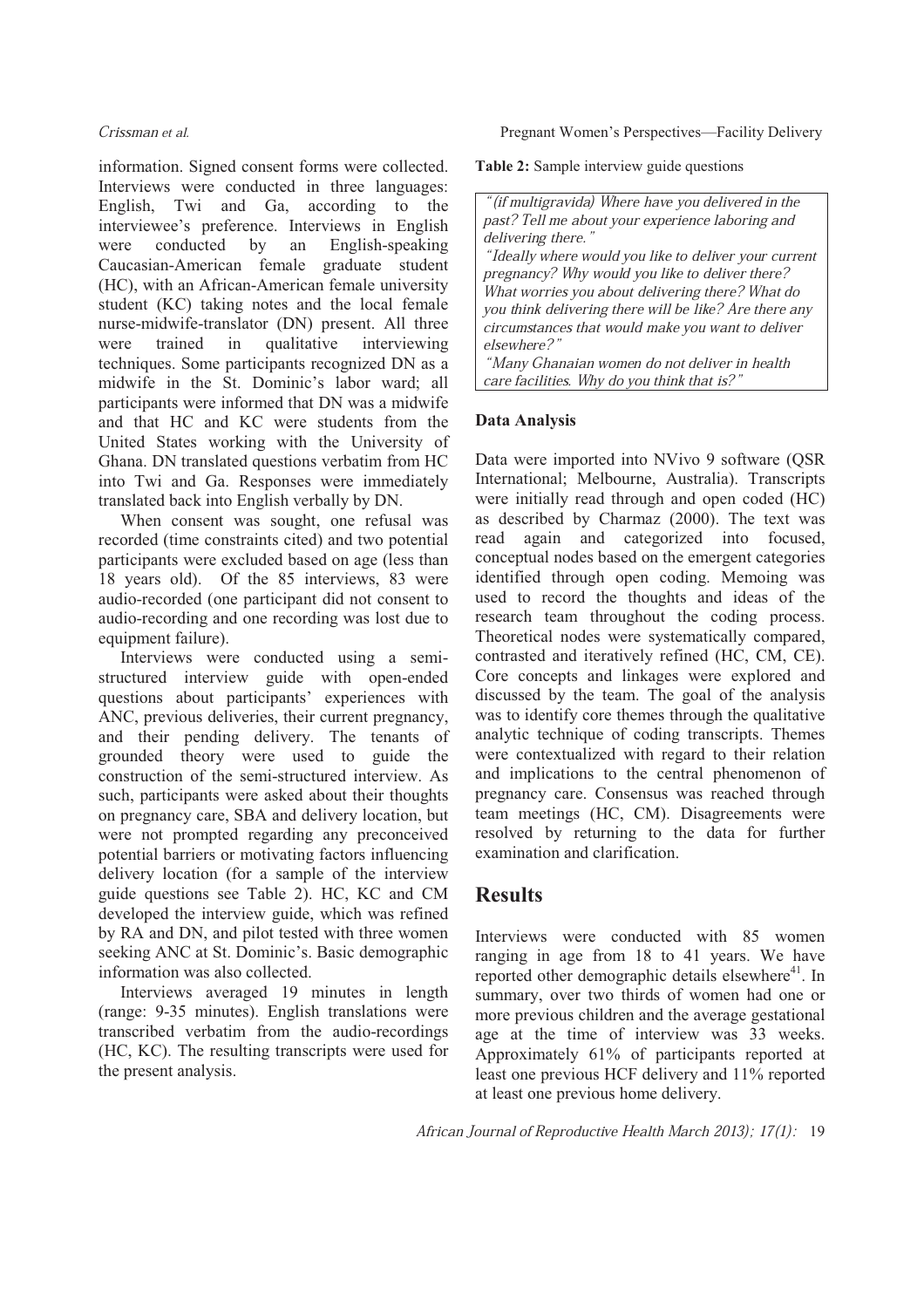Pregnant women's stories contrasted increasing endorsement and embrace of HCF delivery with the previously more culturally acceptable practice of non-HCF delivery with TBA assistance. Despite participants' perception of shifting norms, their narratives revealed the persistence of important barriers to HCF delivery.

### **Shifting Norms**

Central to participants' narratives was the perception of a strong shift toward community endorsement of the biomedical model of pregnancy and delivery care. Although participants openly commented on the systems imperfections, they unanimously expressed a preference for HCF delivery over delivery at home or with a TBA. Moreover, participants described this preference as reflective of the nascent norm in their communities; women described a palpable shift in community support for, and uptake of, HCF delivery. ªOf late it's not like at first, they [women in the community] used to deliver in the house, of late they do come to the hospital to deliver (34 y.o., no previous deliveries)."

Community leaders, husbands and mothers of pregnant women, were described as previously impeding women from accessing HCF delivery. However this scenario was reported to be changing among women presenting for pregnancy care in Akwatia. Women described knowledge of the benefits of HCF delivery as spreading: "...women were dying of pregnancy. The mortality rate was high, but right now the education has gotten to so many, so they come to the hospital so that they will not lose their babies or themselves (29 y.o., no previous deliveries)." While one participant described having had a previous home delivery as a result of her mother's wishes, participants currently depicted influential community members as promoting facility delivery: "Before my mother was having home deliveries but she [has] seen that it is good to deliver at the hospital. So now she won't allow any of her children to deliver at home  $(25 y.o., 2 facility delivers).$ " Another participant recalled her mother telling her: "Home delivery is not safe" (23 y.o., 1 facility delivery). Community groups including churches were also cited as advising women seek a HCF delivery: "The

church I am attending advised us not to deliver at home $\ldots$  that's why I want to deliver at the hospital  $(20 y.o., 1 previous home delivery).$ "

Decreased subscription to traditional pregnancy and delivery practices was attributed to a heightened awareness of the dangers of pregnancy and delivery, and to a rising belief in the ability of SBAs in HCF to mitigate those dangers. Women referenced HCFs as the only place where "hidden illnesses" or complications could be detected: "If something is going wrong and they [pregnant women] stay home they can't detect it, but if they come to the hospital the midwife will detect it and know what to do  $(30 \text{ y.o.})$ , no previous deliveries). " A participant with four previous TBA-assisted home deliveries suggested there was no source of "help" outside of HCFs: "At home if you deliver you can't get help from anywhere... so  $I$  have to come to the hospital  $(31 \text{ y.o.}, 4 \text{ home deliveries}).$ Primigravidas expressed similar thoughts on non-HCF pregnancy care despite their lack of previous experience: ªYou can't help yourself. You have to come to the hospital (19 y.o., no previous deliveries). " Even women who experienced poor pregnancy outcomes after delivering at a HCF endorsed facility-based care as preferential over non-HCF delivery; one participant who had only one live child from four previous births at HCFs said: "They *[health care facilities]* have all the facilities and if something is going wrong they can help me  $(32 \text{ y.o.}, 4 \text{ previous facility delivers}).$ "

All participants stated that they intended to delivery in a HCF and many participants verbalized a strong determination to actualize their intentions: ªI will come by all means (33 y.o., 2 facility deliveries)" and "There is no way  $I$  will deliver at home  $(26$  y.o., no previous deliveries)." Citing the potential for complications, participants with a history of cesarean section or complications were particularly adamant about their intentions to deliver in a HCF. Participants delivering for the first time also felt strongly that given their lack of experience, they should deliver in a HCF.

### **Barriers**

African Journal of Reproductive Health March 2013); 17(1): <sup>20</sup> Though the pregnant women interviewed were adamant about their desire to deliver at a HCF, their narratives revealed important barriers to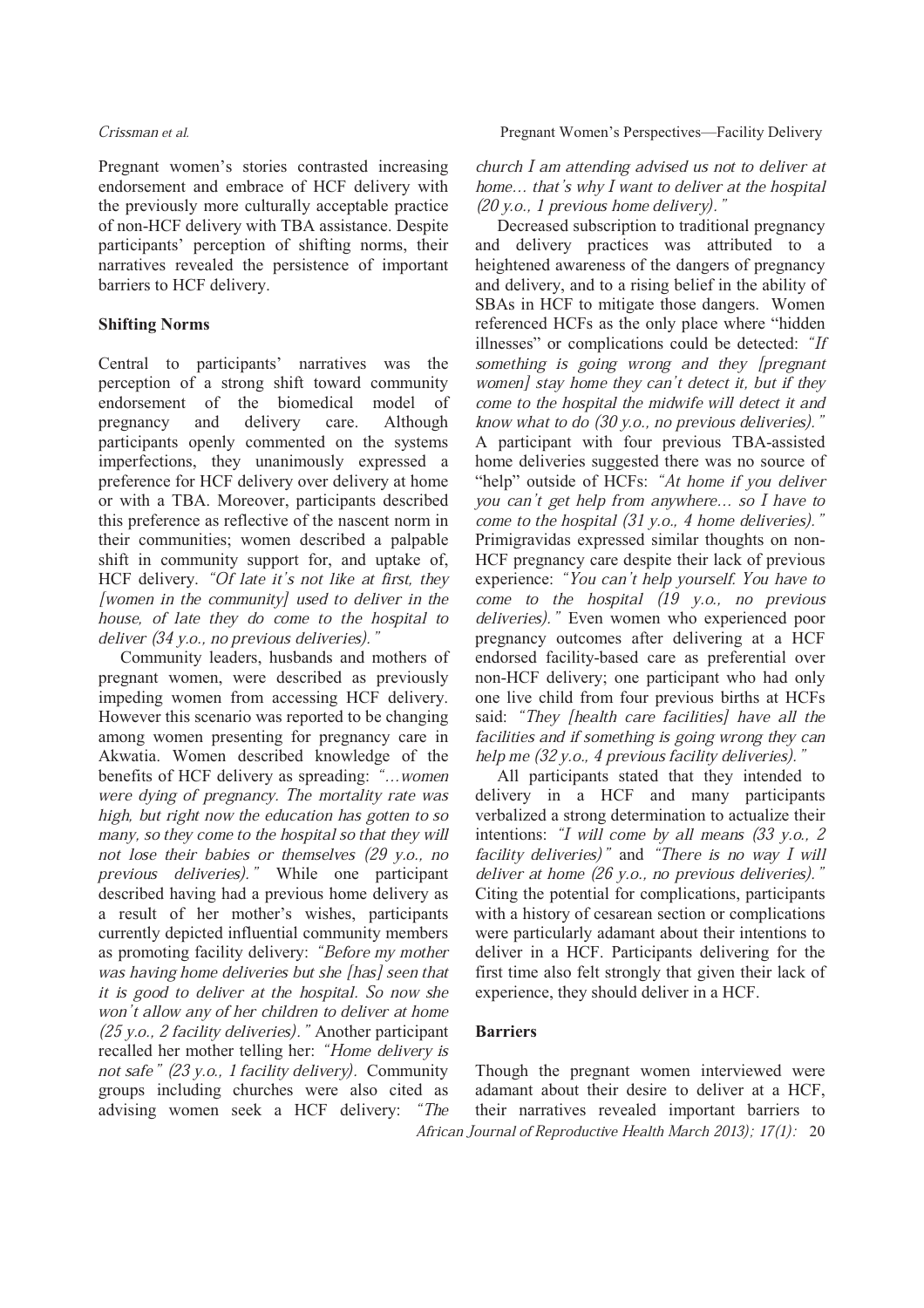achieving higher rates of HCF delivery: (1) maltreatment by HCF midwives, (2) costs associated with HCF deliveries despite waived facility fees, (3) lack of a support person, (4) difficulty in obtaining transportation and (5) precipitous labor.

Even in the presence of a known HCF midwife (DN), participants described harsh treatment by HCF midwives as a major barrier to utilizing HCFs for delivery. Despite many participants speaking fondly regarding aspects of their care at St. Dominic's, participants commonly described witnessing or hearing stories of HCF midwives shouting at delivering women, being harsh, impatient, or unhelpful both at St. Dominic's and other HCFs. As one participant said: "Some of them [facility midwives] are too harsh and their characters are not good. You won't do anything bad but how they receive you is not good and some too they will be feeling sleepy and you will call them and they won't come (36 y.o., 3 facility deliveries)" and "What I have heard is that some of the midwives, they will beat you, they will shout on you, they don't have patience for you (28 y.o., 1 facility delivery)." While participants were facility delivery)." While participants were steadfast in their preference for HCF deliverypledging "whatever they will do, I will come to the hospital  $(23 \, y.o., 1$  facility delivery)"participants consistently referenced ill-treatment as critical in explaining the persistence of non-HCF deliveries. Women's descriptions of midwives' behavior as a deterrent to HCF delivery are particularly notable given the stark contrast between women's description of HCF midwives and TBAs. As one woman with a previous home delivery described: "What I like most in the house, the women [TBA] will be with you and then she will not shout on you, she will pamper you and assure you or reassure you that things will be ok. I like it, it is good  $(38 \text{ y.o.}, 3 \text{ home deliveries}).$ 

Although the Ghanaian government has waived facility fees associated with ANC and HCF delivery, significant costs remain in obtaining a HCF delivery. In addition to the cost of transportation, one commonly mentioned expense was the items pregnant women are required to bring with them to HCFs for delivery: "The nurses demand the items; they are too many that  $I$  can't afford (33 y.o., 2 previous facility deliveries)."

### Crissman et al. Pregnant Women's Perspectives—Facility Delivery

The list of items women are asked to provide for facility delivery includes: sheets, a plastic bed covering, antiseptic, a bulb aspirator, and absorptive cotton padding (see Table 3).

**Table 3:** Items pregnant women are asked to bring to a HCF delivery\*

| Clothing for baby          | Baby soap                               |
|----------------------------|-----------------------------------------|
| Sanitary napkins           | Sponge                                  |
| Dettol (liquid antiseptic) | Baby drink                              |
| Absorptive pad for cot     | Rubber machintos (sheets)<br>of rubber) |
| 4-6 bed sheets             | Bulb aspirator                          |
| Parazone                   | <b>Bucket</b>                           |

\*List provided by the midwives at SDH

Participants' noted that for some of their peers having to collect these items made HCF delivery cost prohibitive. The resulting decision to deliver outside a HCF was further fueled by fears of mistreatment as a repercussion for a failure to bring the listed items for a HCF delivery: "I know somebody who delivered at home and I asked her why and she—there wasn't any means. The items they [the hospital] were requesting for the delivery, financially she no money to buy them and bring them to the hospital and if she doesn't bring it, the nurses will shout on her. That is why she delivered at home  $(35 \text{ y.o.}, 2 \text{ facility delivers}).$ "

In contrast, TBAs were not described as requesting such items. The cost of home delivery was described as more flexible and therefore more feasible for strapped families: ªAs for the TBA, if you don't have money they charge you some amount and if you can't get all, you can make part payments  $(38 \text{ y.o.}, 3 \text{ home}$  deliveries)." In contrast, some participants, particularly those with extensive formal education, rejected the idea that HCF delivery is too expensive and instead cited lack of education or "ignorance" as driving home delivery; as one participant with 15 years of formal education stated: "You should be prepared... it is not too expensive  $(25 \text{ y.o.}, n\sigma)$ previous facility deliveries).

Patients at HCFs in Ghana rely on a support person, most often a family member, to bring them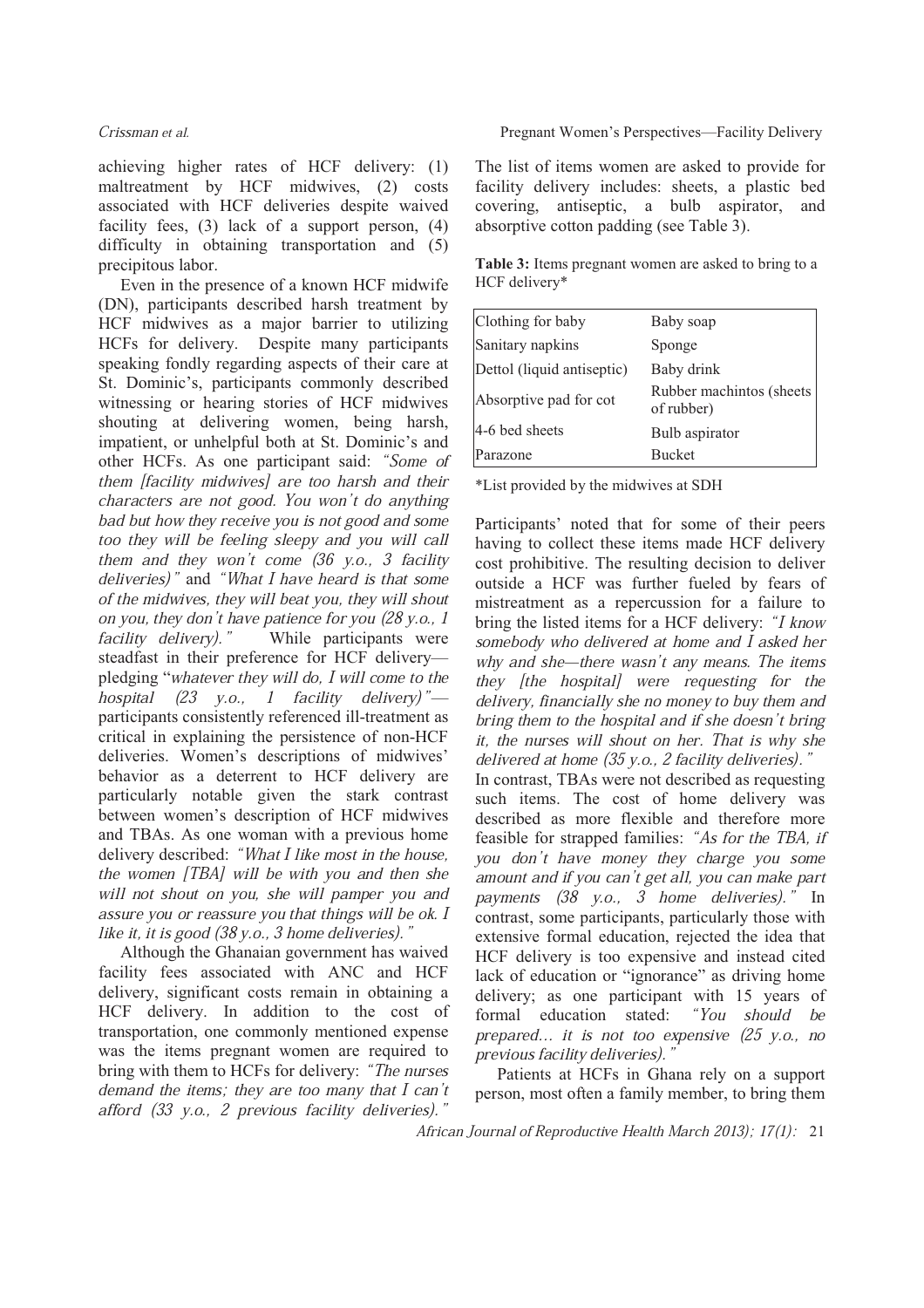food, water, clothing, bedding and any other items they may need during their stay at the HCF. For remotely located families, small families, women without family support, or families who cannot afford time away from work, finding a support person to care for an expectant mother during her HCF stay can be extremely difficult. Participants described the lack of a support person as another important deterrent to HCF delivery: "If I deliver at the hospital I won't get anybody to care for me that time, that is why I prefer[ed] to go at home... shaped<br>there wasn't anybody to care for me after delivery  $_{\text{natural}}$ there wasn't anybody to care for me after delivery  $(34 \text{ y.o.}, 2 \text{ home delivers}).$ " In contrast, laboring at home or with a nearby TBA often results in less displacement of the expectant mother from her family, reducing the need for a support person committed to both arranging care of the expectant mother at the HCF and subsuming the expectant mother's roles at home.

Participants also noted that it can be particularly difficult or costly to get transport to a HCF at night, in rural areas where vehicles pass infrequently, on non-market days, and during the rainy season when certain roads may be rough or impassable. In an attempt to circumvent such barriers, some participants made advance arrangements with taxi drivers, and a few women said they planned to stay nearby the hospital when delivery neared.

Issues of transportation were described as particularly pertinent at the onset of labor: "When I go at home and I feel like labor starts I will come and stay nearby to this place so that I deliver here because our road is not good (31 y.o., 4 home deliveries). "The recognition of, reaction to, and length of labor were mentioned as critical in determining delivery location. When participants were asked how they would know when to come to the HCF, most said they would report to a HCF at the first sign of labor, recognized as abdominal pains and contractions, while others said they would wait until their water broke. Precipitous labor, described by participants as labor that is short in duration, was commonly mentioned as a barrier to facility delivery: "Some, the labor will be precipitated... quick, so they have to deliver at home (19 y.o., no previous deliveries)."

Crissman et al. Pregnant Women's Perspectives—Facility Delivery

## **Discussion**

This study provides a novel exploration of pregnancy and childbirth care from the perspective of pregnant women seeking ANC at a mission hospital in rural Ghana. In so-doing, it provides insight into enabling factors and barriers associated with utilizing SBAs in HCFs.

In Ghana views surrounding pregnancy care, SBAs and HCF delivery have traditionally been shaped by an understanding of pregnancy as a phenomenon<sup>22,  $27, \frac{28}{ }$ . Historically,</sup> homebirth has been conceptualized as indicative of a woman's strength and integrity, and has been regarded as an achievement that elevates a woman's status within her home and community<sup>29</sup>. The value placed on homebirth as well as the physical barriers to non-HCF delivery have to date been reflected in high rates of non-HCF delivery. For the first time in 2008 Ghana Demographic Health Survey data showed more women utilizing HCF delivery than non-HCF delivery<sup>37</sup>. The present findings provide qualitative support and rationale for the shifting norm in delivery care suggested by quantitative reports. The current findings suggest that in rural Eastern Ghana, practices and beliefs surrounding pregnancy are moving away from traditional model which favored non-HCF delivery. This transformation is occurring as increased attention is placed on the complications associated with pregnancy and the ability of SBAs in HCFs to address pregnancy complications successfully. Although stakeholders in developing countries have previously expressed divided opinions over the use of SBAs in HCFs for pregnancy care, Mills and Bertrand (2005) found that focus group participants in rural Ghana identified SBAs in HCFs as the ultimate source of obstetric care and noted a community shift away from the traditional practices associated with labor and delivery<sup>22, 24, 31</sup>. This coincides with the findings from our study which suggests that influential family members increasingly are lobbyists for HCF deliveries<sup>22</sup>. Given the tight communal and familial nature of Ghanaian culture, a shift in community acceptance and support for women delivering at HCFs represents a significant advancement in reducing Ghanaian women's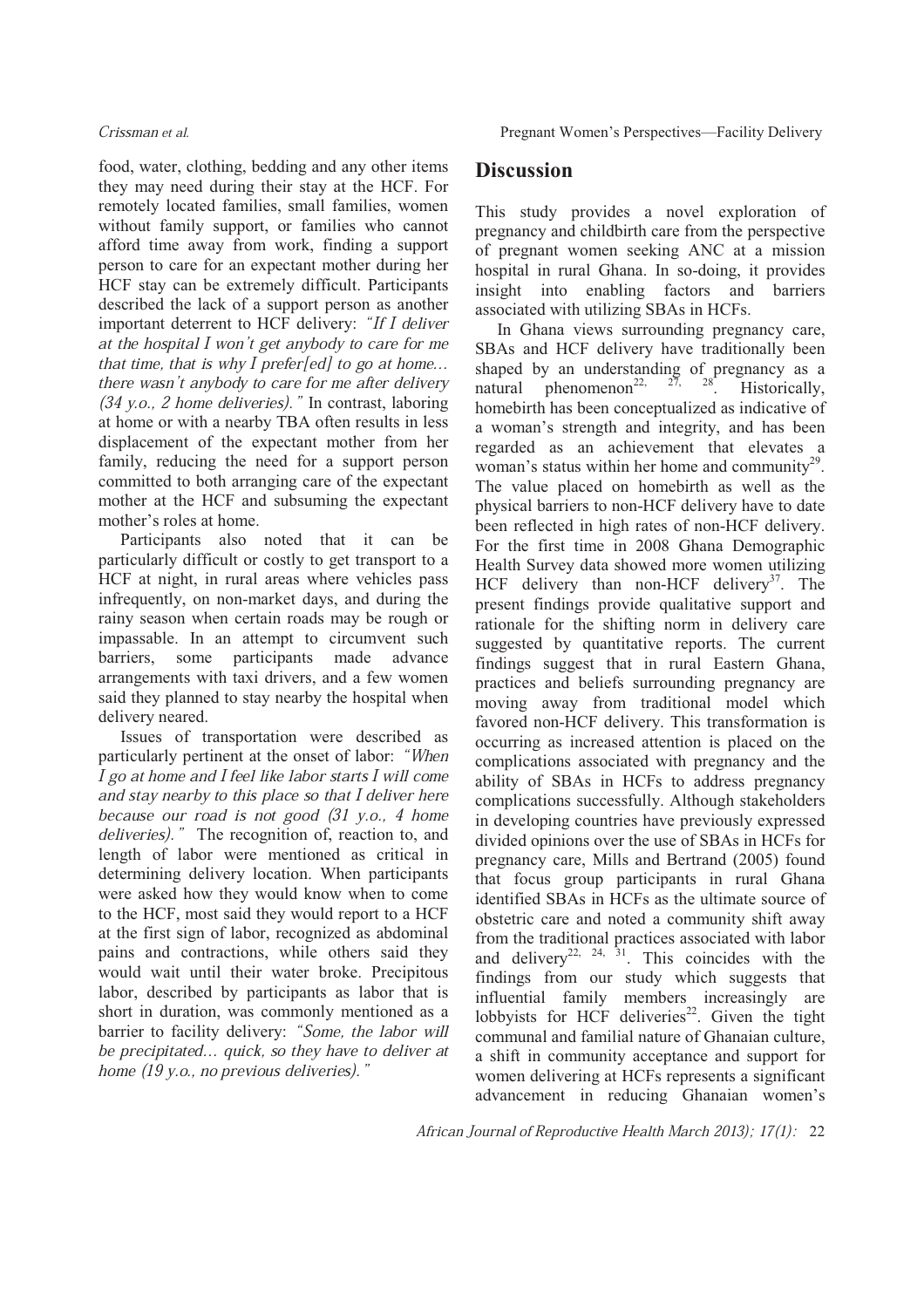barriers to HCF pregnancy care. Based on women's perceptions of community support and rising normalization of HCF delivery, we hypothesize that there will be a significant increase in HCF delivery rates in the 2013 Ghana Demographic Health Survey.

Participants' narratives in turn showcase the barriers that remain despite increased community support for HCF delivery. As has been identified in every known qualitative study of delivery care determinants in Ghana, and in numerous other low-income settings, pregnant women expressed fears of what could at best be described as social distance, and at worst physical and verbal abuse, by midwives at  $HCFs^{22,28,29,30,32}$ . In contrast, TBAs, the most notable alternative to HCF delivery, were described as emotionally supportive and attentive. Similar observations have been made by other authors<sup>27, 42</sup>. In the present study, the safety offered by SBA during HCF delivery was seen by pregnant women as a benefit that outweighed competing concerns about HCF delivery, including the potential for abusive staff. However, given the persistence and consistency of reports of mistreatment, a concerted effort is needed to understand and tackle this problem if interventions are to effectively increase and consciously endorse the benefits of HCF delivery. Given the broader context of women's health and rights, advocates for decreasing maternal mortality cannot accept interventions that compromise respect for women. Some of the language used by participants such as, "you can't help yourself," reminds us that as countries like Ghana move away from non-HCF deliveries work is needed to ensure that interventions foster rather than compromise women's autonomy.

Data presented here are consistent with other studies indicating the costs associated with HCF deliveries are a very real deterrent for women $^{13, 43, 43}$ 44,45,46,47. After the Ghanaian government waived facility delivery fees in 2008, Mills et al. (2008) found that Ghanaian women who knew that facility fees were waived were 4.6 times more likely to deliver in a HCF than women who did not<sup>13</sup>. Importantly, the present study is among the first to suggest that cost remains an important factor even after programs are implemented that remove or significantly limit user fees. While the cost of transportation is fairly apparent, less attention has been paid to the up-front cost associated with obtaining the items women are expected to bring with them to deliver at a HCF in Ghana (see Table  $3)^{29}$ . For many women of limited means, obtaining such supplies necessitates difficult decisions regarding the relative benefit of HCF delivery, compared to non-HCF delivery, particularly when there is a seemingly healthy pregnancy.

Our study also illustrates the challenges women face with regard to support during HCF deliveries. Women described concerns about securing a support person to provide for their needs including bringing them food, water and clothing, during and after delivery at a HCF. This speaks to the challenges faced by many HCFs in low-income countries which are under-staffed, underresourced, and have limited availability of transitional care. In the face of such resource constraints, women rely upon their friends and family to fill the gaps. Future research is needed to help better understand how the social support provided by friends and family can be harnessed to increase HCF delivery rates.

As our study also reiterates, transportation is a long-standing obstacle for women seeking HCF delivery in low-income countries. Both securing transportation and distance to HCFs are frequently cited as critical barriers for women seeking HCF delivery<sup>13,17,41,42,48,49,50,51,52,53</sup>. Many creative schemes to tackle issues of transportation have been explored in Ghana and other low-income countries. These include the use of tractor ambulances, donkey carts, bicycle ambulances and a "red card system" of signaling profession drivers from the roadside with a red card indicating a woman is in labor. Respondents in our study who lived far from a HCF were resourceful in working to secure transportation through utilizing advance contracts with drivers or staying close to a HCF when their due date neared.

Finally, our study suggests that clinical factors beyond women's control can be significant in preventing women from realizing their intentions to deliver in a HCF. When labor comes on rapidly women report not having enough time to get to a HCF. These findings are in keeping with the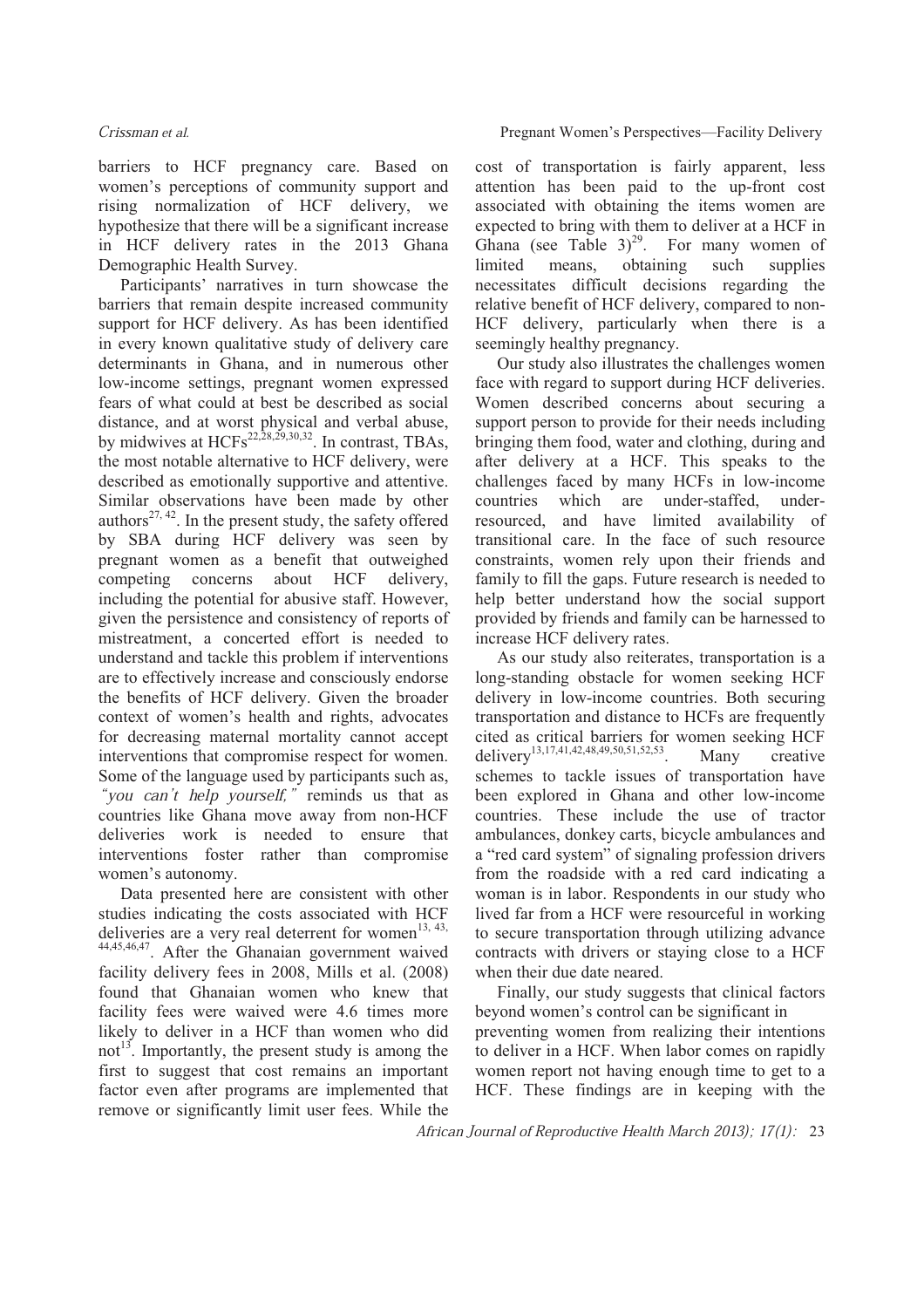existing literature on the role of precipitous labor in reducing HCF delivery<sup>49, 54</sup>.

Though this study provides a novel and critical perspective, it is not without limitations. Women seeking pregnancy care at a well-equipped HCF, and who agree to be interviewed, are likely biased toward a preference for HCF deliveries. However, research cautions against conflating seeking ANC and desire for a HCF delivery. Three separate studies have found that women who are told their pregnancies are "normal" during ANC are much less likely to seek and obtain a HCF delivery<sup>27, 33,</sup> <sup>41</sup>. Nonetheless, conducting interviews at a HCF with a HCF midwife present may deter antifacility sentiments. Frequent descriptions of mistreatment by midwives suggest that participants felt able to express at least some of their grievances. Another potential limitation is that during real-time translation from the local language into English for audiotaping and transcription, it is possible that some subtleties in language were lost. However, all data were reviewed and discussed among the interviewers (HC, DN, KC) to minimize this potential. Finally, this study was conducted at a single HCF. Thus the results cannot be said to be representative of Ghanaian women as a whole, though our sample of 85 women and the consistency of our results give us confidence that our findings provide a valid contribution to the understanding of delivery location.

# **Conclusion**

Through the use of semi-structured interviews designed using grounded theory methodology, the pregnant women interviewed in this study had the opportunity to communicate their views on the determinants of delivery location and SBA without the constraint of preconceived and often westernized delivery determinant frameworks. In doing so the gap between the high rate of ANC and the low rate of HCF delivery in rural Eastern Ghana was explored from the novel and critical perspective of pregnant women. The results suggest burgeoning support for HCF delivery by both pregnant women in rural Eastern Ghana and their communities. This support is particularly

important given the influential nature of community and family members in health seeking behavior in Ghana. While a palpable shift in support for HCF deliveries marks a critical step toward increasing rates of HCF delivery, the perspective provided here suggests major barriers persist. Unaddressed, these barriers may severely hinder achievement of MDG5. Programmers, researchers and stake-holders will do well to actively address these barriers, particularly the repeatedly reported maltreatment of laboring women by HCF midwives.

# **Competing Interests**

This study, including the design and conduct of the study, the collection, management, analysis and interpretation of the data, and the preparation, review, and approval of the paper, are solely the responsibility of the authors and do not necessarily represent the official views of the National Institutes of Health. No author has a financial conflict of interest in this research or in its publication.

# **Acknowledgements**

We would like to thank St. Dominic's Hospital for hosting our research, and in particular, the Antenatal Clinic for providing space and support to our researchers. Also, we are grateful to Dr. Kofi Gyan for his logistical support. We would also like to thank the Minority and Health Disparities International Research Training Program at the University of Michigan for their funding and support. The project/study described was supported by Grant no.T37 MD001425-08. from the National Center of Minority Health and Health Disparities, National Institutes of Health.

# **Contribution of Authors**

CM, CE, and RA conceived the study design. HC, RA, KC and CM developed the protocol. HC, DN and KC refined the interview tool and conducted all interviews. HC and KC transcribed the interviews. HC completed the open coding. HC, CE and CM refined the emergent framework. HC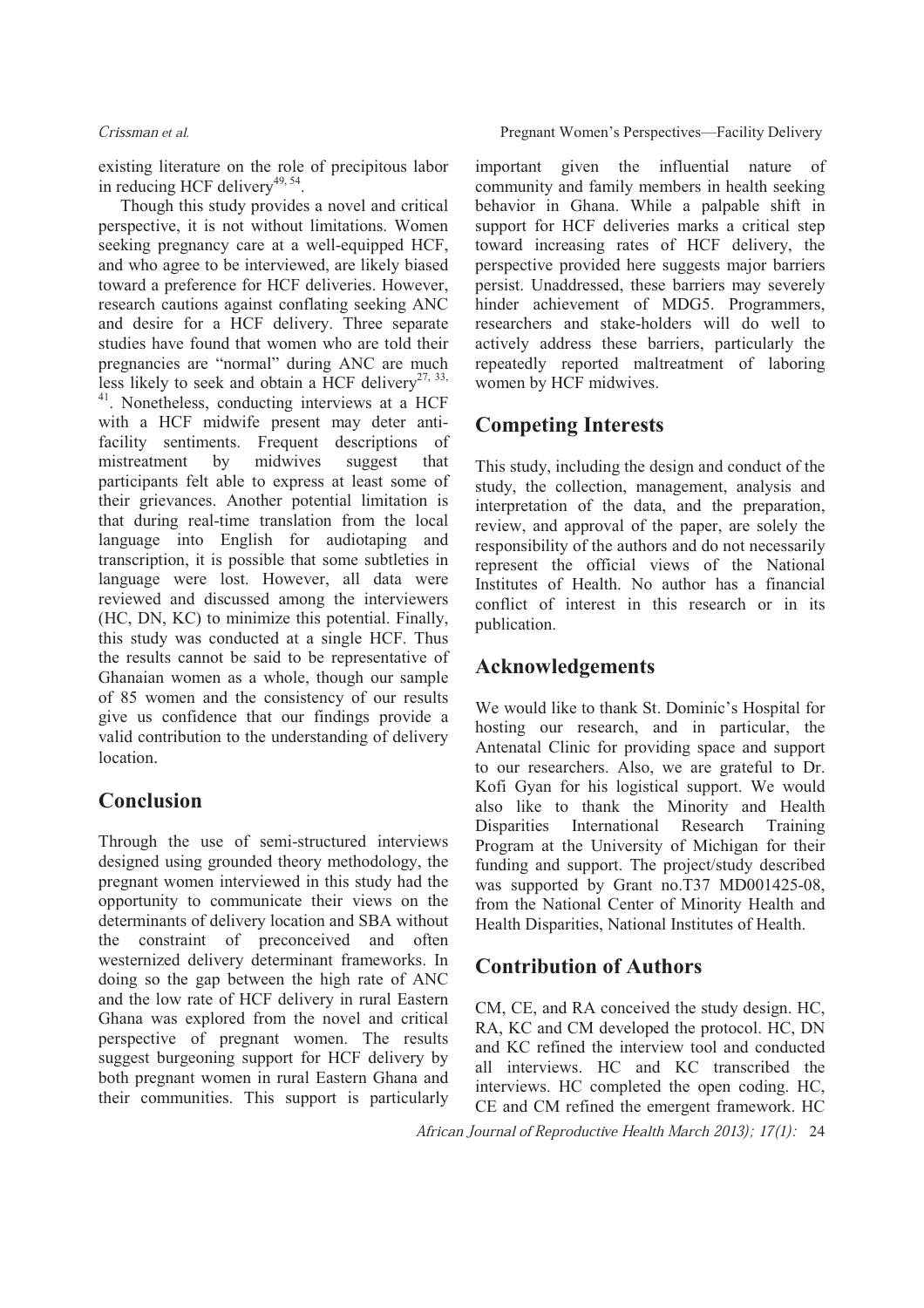drafted the manuscript. All authors assisted in the editing and refining of the manuscript. All authors read and approved the final manuscript.

## **References**

1. United Nations, Millennium Development Goals Report 2011, June 2011, ISBN 978-92-1-101244-6, available at:

http://www.unhcr.org/refworld/docid/4e42118b2.html [accessed 19 March 2012]

- 2. WHO, UNICEF, UNFPA, & The World Bank: Maternal Mortality in 2005: estimates developed by WHO, UNICEF, UNFPA, and the World Bank. Geneva: WHO; 2007.
- 3. WHO/UNFPA/UNICEF/World Bank: Reduction of maternal mortality. Geneva; 1999.
- 4. Hussein J, Bell J, Nazzar A, Abbey M, Adjeu S, Graham W: The Skilled Attendance Index: Proposal for a new measure of skilled attendance at delivery. Reproductive Health Matters 2004; 12:160-170.
- 5. Safe Motherhood Inter-Agency Group: Skilled attendance at delivery: a review of the evidence. New York: Family Care International; 2000.
- 6. Bell J, Hussein J, Jentsch B, Scotland G, Bullough C, Graham W: Improving skilled attendance at delivery: A preliminary report of the SAFE strategy development tool. Birth 2003; 30:227-234.
- 7. Magadi M, Diamond I, Rodrigues R: The determinants of delivery care in Kenya. Social Biology 2000; 47(3- 4):164-188.
- 8. Blum L, Sharmin T, Ronsmans C: Attending home vs. clinic-based deliveries: perspectives of skilled birth attendants in Matlab, Bangladesh. Reproductive Health Matters 2006; 14(27):51-60.
- 9. Kruk ME, Galea S, Prescott M, Freedman LP. Heath care financing and utilization of maternal health services in developing countries. Health Policy and Planning 2007; 22:303-310.
- 10. UNICEF: The State of the World's Children 2009, Maternal and Child Health. New York; 2008.
- 11. Koblinsky M, Anwar I, Mridha M, Chowdhury M, Botlero R: Reducing Maternal Mortality and Improving Maternal Health: Bangladesh and MDG 5. Journal of Health, Population and Nutrition 2008; 26:280-294.
- 12. van Eijk A, Bles H, Odhiambo F, Ayisi J, Blokland I, Rosen D, Adazu K, Slutsker L, Lindblade K: Use of antenatal services and delivery care among women in rural western Kenya: a community based survey. Reproductive Health 2006; 3(2).
- 13. Mills S, Williams J, Adjuik M, Hodgson A: Use of health professionals for delivery following the availability of free obstetric care in Northern Ghana. Maternal and Child Health Journal 2008; 12:509-518.
- 14. Hounton S, Chapman G, Menten J, De Brouwere V, Ensor T, Sombié I, Meda N, Ronsmans C: Accessibility and utilisation of delivery care within a

### Crissman et al. Pregnant Women's Perspectives—Facility Delivery

Skilled Care Initiative in rural Burkina Faso. Tropical Medicine and International Health 2008; 13(1):44-52.

- 15. Addai I: Determinants of use of maternal-child health services in rural Ghana. Journal of Biosocial Science 2000; 32:1-15.
- 16. Nwakoby B: Use of obstetric services in rural Nigeria. Journal of the Royal Society of Health 1994; 132-136.
- 17. Gabrysch S, Cousens S, Cox J, Campbell O: The influence of distance and level of care on delivery place in rural Zambia: a study of linked national data in a geographic information system.  $PLoS$  Medicine<br>2011:  $8(1)$ :  $8(1)$ 2011; 8(1): e1000394. doi:10.1371/journal.pmed.1000394.
- 18. Doctor H, Dahiru T: Utilization of non-skilled birth attendants in Northern Nigeria: a rough terrain to the health-related MDGs. African Journal of Reproductive Health 2010; 14(2):37-45.
- 19. Mpembeni R, Killewo J, Leshabari M, Massawe S, Jahn A, Mushi D, Mwakipa H: Use pattern of maternal health services and determinants of skilled care during delivery in Southern Tanzania: implications for achievement of MDG-5 targets. BMC Pregnancy and Childbirth 2007; 7(29).
- 20. van den Heuvel O, DeMey W, Buddingh H, Bots M: Use of maternal care in a rural area of Zimbabwe: a population based study. Acta Obstetricia et Gynecologica Scandinavica 1999; 78:838-846.
- 21. Kruk M, Rockers P, Mbaruku G, Paczkowski M, Galea S: Community and health system factors associated with facility delivery in rural Tanzania: a multilevel analysis. Health Policy 2010; 97:209-216.
- 22. Jansen I: Decision making in childbirth: the influence of traditional structures in a Ghanaian village. International Nursing Reviews 2006; 53:41-46.
- 23. Kyomuhendo G: Low use of rural maternity services in Uganda: impact of women's status, traditional beliefs and limited resources. Reproductive Health Matters 2003; 11(21):16-26.
- 24. Essendi H, Mills S, Fotso J: Barriers to formal emergency obstetric care services' utilization. Journal of Urban Health 2010; doi: 10.1007/s11524-010-9481-1
- 25. Grossmann-Kendall F, Filippi V, De Koninck M, Kanhonou L: Giving birth in maternity hospitals in Benin: testimonies of women. Reproductive Health Matters 2001; 9(18):90-98.
- 26. Choudhury N, Ahmed S: Maternal care practices among the ultra poor households in rural Bangladesh: a qualitative exploratory study. BMC Pregnancy and Childbirth 2011; 11(15).
- 27. Magoma M, Requejo J, Campbell O, Cousens S, Filippi V: High ANC coverage and low skilled attendance in a rural Tanzanian district: a case for implementing a birth plan intervention. BMC Pregnancy & Childbirth 2010; 10(13).
- 28. The Prevention of Maternal Mortality Network (PMMN): Barriers to treatment of obstetric emergencies in rural communities of West Africa. Studies in Family Planning 1992; 23(5):279-291.
- 29. Bazzano A, Kirkwood B, Tawiah-Agyemang C, Owusu-Agyei S, Adongo P: Social cost of skilled attendance
- African Journal of Reproductive Health March 2013); 17(1): <sup>25</sup>